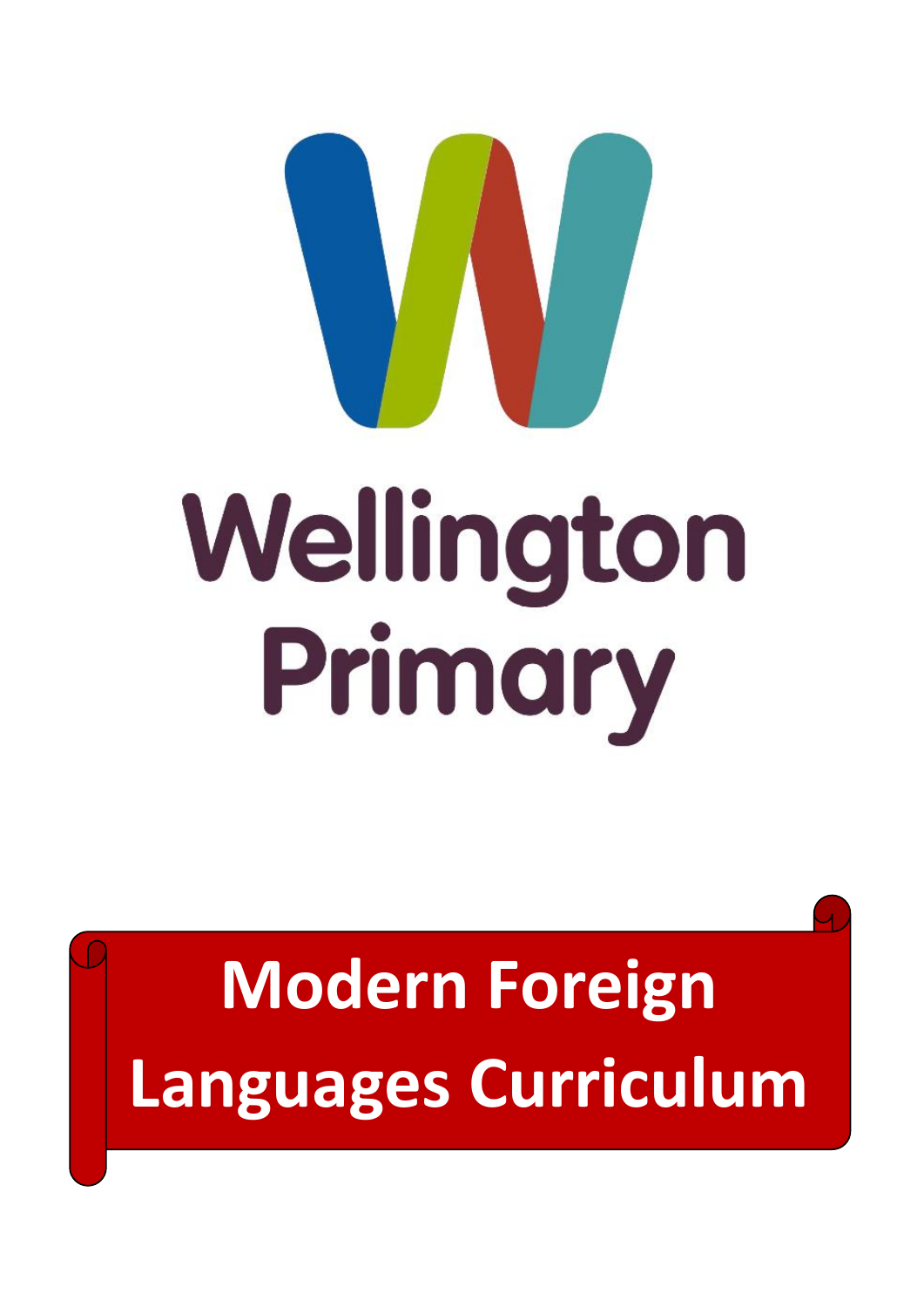## **MFL Curriculum Map - Spanish**

| <b>National Curriculum Aims</b> |                                                                                                                                                                                                                                                                                                                                                                                                                                                                                                                                                                                                                                                                         |  |  |  |  |  |
|---------------------------------|-------------------------------------------------------------------------------------------------------------------------------------------------------------------------------------------------------------------------------------------------------------------------------------------------------------------------------------------------------------------------------------------------------------------------------------------------------------------------------------------------------------------------------------------------------------------------------------------------------------------------------------------------------------------------|--|--|--|--|--|
| <b>NC Aims</b>                  | The National Curriculum for languages aims to ensure that all pupils:<br>Understand and respond to spoken and written language from a variety of<br>authentic sources<br>Speak with increasing confidence, fluency and spontaneity, finding ways of<br>communicating what they want to say, including through discussion and asking<br>questions, and continually improving the accuracy of their pronunciation and<br>intonation<br>Can write at varying length, for different purposes and audiences, using the<br>$\bullet$<br>variety of grammatical structures that they have learnt<br>Discover and develop an appreciation of a range of writing in the language |  |  |  |  |  |
|                                 | studied.                                                                                                                                                                                                                                                                                                                                                                                                                                                                                                                                                                                                                                                                |  |  |  |  |  |

| <b>KS2 Coverage</b>                |                                                                                                                                                                                                                                                                                                                                                                                                                                                                                                                                                                                                                      |  |  |  |  |
|------------------------------------|----------------------------------------------------------------------------------------------------------------------------------------------------------------------------------------------------------------------------------------------------------------------------------------------------------------------------------------------------------------------------------------------------------------------------------------------------------------------------------------------------------------------------------------------------------------------------------------------------------------------|--|--|--|--|
| <b>KS2 NC</b><br><b>Objectives</b> | Pupils should be taught to:<br>listen attentively to spoken language and show understanding by joining in and<br>responding<br>explore the patterns and sounds of language through songs and rhymes and link the<br>spelling, sound and meaning of words<br>engage in conversations; ask and answer questions; express opinions and respond to<br>those of others; seek clarification and help<br>speak in sentences, using familiar vocabulary, phrases and basic language structures<br>develop accurate pronunciation and intonation so that others understand when they                                          |  |  |  |  |
|                                    | are reading aloud or using familiar words and phrases<br>present ideas and information orally to a range of audiences<br>read carefully and show understanding of words, phrases and simple writing<br>appreciate stories, songs, poems and rhymes in the language<br>broaden their vocabulary and develop their ability to understand new words that are<br>introduced into familiar written material, including through using a dictionary<br>write phrases from memory, and adapt these to create new sentences, to express<br>ideas clearly<br>describe people, places, things and actions orally and in writing |  |  |  |  |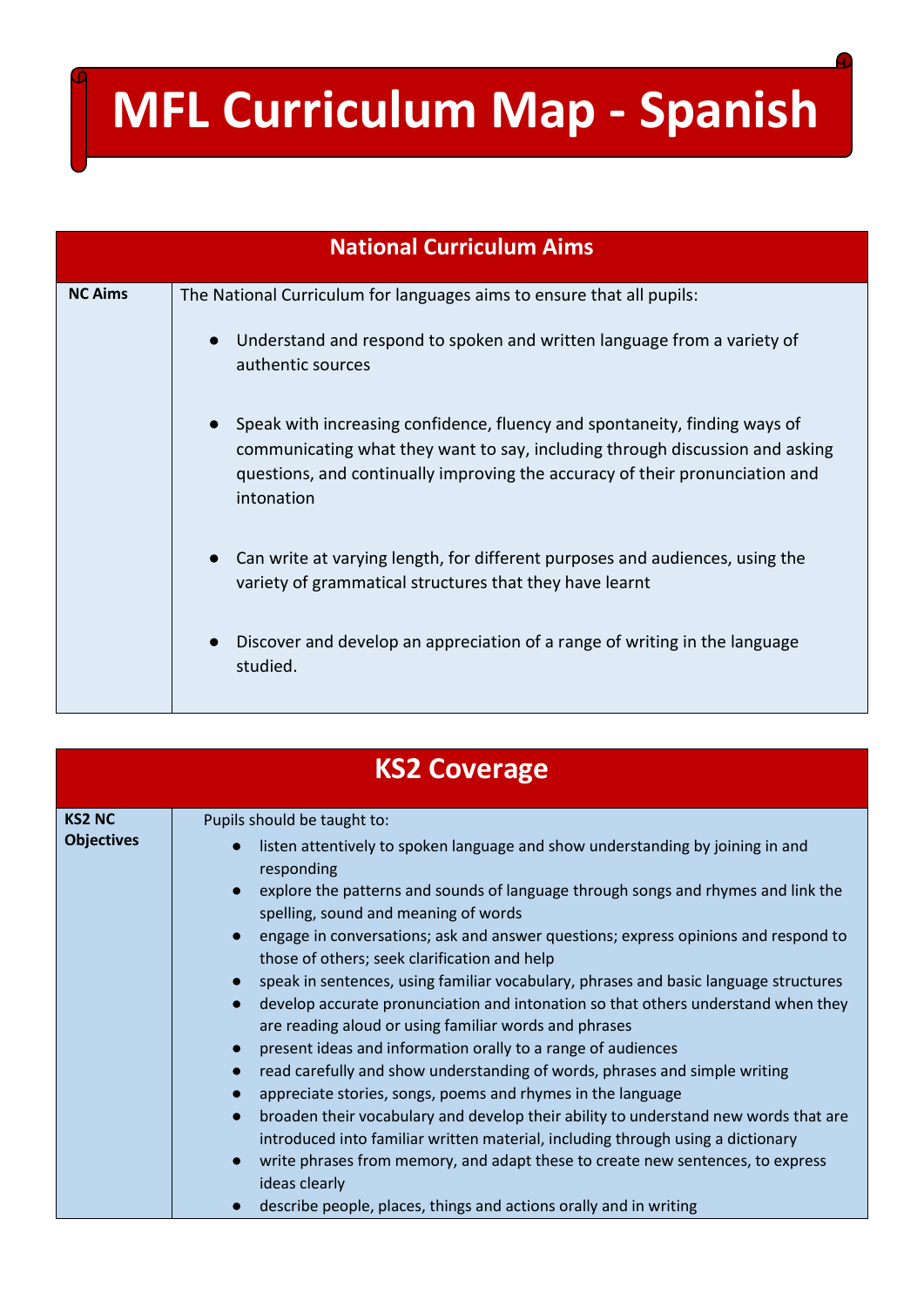|                   | understand basic grammar appropriate to the language being studied, including<br>(where relevant): feminine, masculine and neuter forms and the conjugation of high-<br>frequency verbs; key features and patterns of the language; how to apply these, for<br>instance, to build sentences; and how these differ from or are similar to English. |                          |                                   |                                             |                                                                 |                             |
|-------------------|---------------------------------------------------------------------------------------------------------------------------------------------------------------------------------------------------------------------------------------------------------------------------------------------------------------------------------------------------|--------------------------|-----------------------------------|---------------------------------------------|-----------------------------------------------------------------|-----------------------------|
|                   |                                                                                                                                                                                                                                                                                                                                                   | <b>Autumn Term</b>       |                                   | <b>Spring Term</b>                          | <b>Summer Term</b>                                              |                             |
| Year <sub>3</sub> | Phonetics 1 &<br>I'm Learning<br>Spanish (E)                                                                                                                                                                                                                                                                                                      | Animals (E)              | Fruits (E)<br>Las Verduras<br>(E) | <b>Musical</b><br><b>Instruments</b><br>(E) | 1 Little Red<br><b>Riding Hood</b><br>or Ancient<br>Britain (E) | $I$ Can $(E)$               |
| Year 4            | Phonetics 2 &<br><b>Presenting</b><br>Myself (I)                                                                                                                                                                                                                                                                                                  | Family (I)               | My Home (I)                       | Habitats (I)                                | Classroom (I)                                                   | Goldilocks or<br>Tudors (I) |
| Year <sub>5</sub> | Phonetics 3 &<br>Do You Have<br>A Pet? (I)                                                                                                                                                                                                                                                                                                        | At the Cafe (I)          | The Weather<br>(1)                | Clothes (I)                                 | What Is the<br>Date? $(1)$                                      | Olympics (I)                |
| Year <sub>6</sub> | Phonetics 4 &<br>WWII (P)                                                                                                                                                                                                                                                                                                                         | Healthy<br>Lifestyle (P) | <b>Regular Verbs</b><br>(P)       | The Weekend<br>(P)                          | <b>The Planets</b><br>(P)                                       | Me In The<br>World (P)      |

**MFL Skills Progression**

| Listening       | Year 3                                                                                                         | Year 4                                                                                             | Year 5                                                                                    | Year 6                                                                                                                         |
|-----------------|----------------------------------------------------------------------------------------------------------------|----------------------------------------------------------------------------------------------------|-------------------------------------------------------------------------------------------|--------------------------------------------------------------------------------------------------------------------------------|
|                 | Listen to and enjoy<br>short stories,                                                                          | Learn to listen to<br>longer passages                                                              | Listen more<br>attentively and                                                            | Listen to longer<br>text and more                                                                                              |
|                 | nursery rhymes &<br>songs. Recognise<br>familiar words and<br>short phrases<br>covered in the<br>units taught. | and understand<br>more of what we<br>hear by picking<br>out key words<br>and phrases<br>covered in | for longer.<br>Understand<br>more of what<br>we hear even<br>when some of<br>the language | authentic<br>foreign<br>language<br>material. Learn<br>to pick out<br>cognates and                                             |
|                 |                                                                                                                | current and<br>previous units.                                                                     | may be<br>unfamiliar by<br>using the<br>decoding skills<br>we have<br>developed.          | familiar words<br>and learn to<br>'gist listen' even<br>when hearing<br>language that<br>has not been<br>taught or<br>covered. |
| <b>Speaking</b> | Year <sub>3</sub>                                                                                              | Year 4                                                                                             | Year 5                                                                                    | Year 6                                                                                                                         |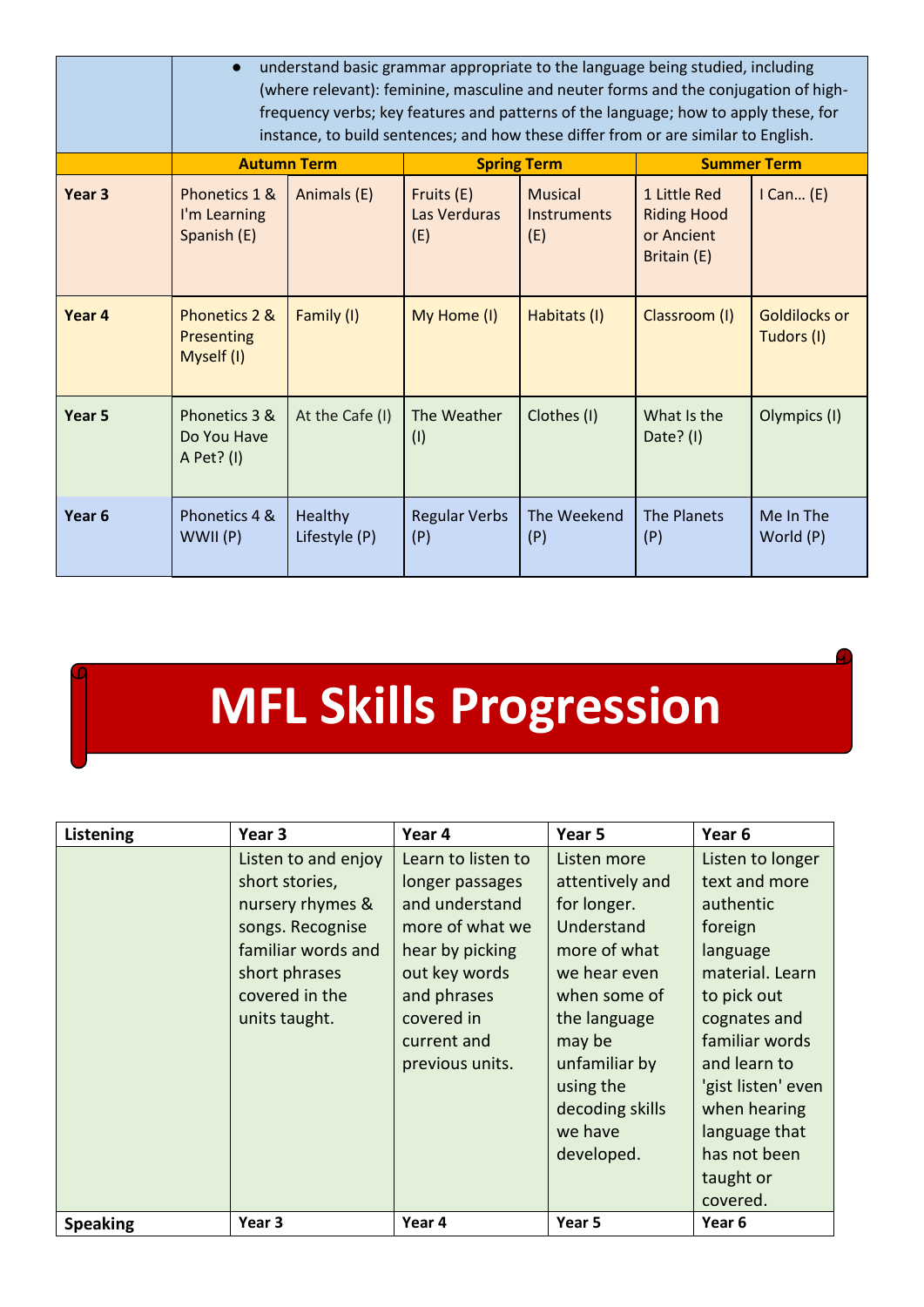|                | <b>Communicate with</b><br>others using simple<br>words and short<br>phrases covered in<br>the<br>units.                          | Communicate with<br>others with<br>improved<br>confidence and<br>accuracy. Learn to<br>ask and<br>answer questions<br>based on the<br>language<br>covered in the<br>units and<br>incorporate a<br>negative reply if<br>and when required. | Communicate on<br>a wider range of<br>topics<br>and themes.<br>Remember and<br>recall a range<br>of vocabulary with<br>increased<br>knowledge,<br>confidence and<br>spontaneity.                                                                                                                                                                                                                  | Learn to recall<br>previously learnt<br>language<br>and recycle /<br>incorporate it<br>with new<br>language with<br>increased speed<br>and<br>spontaneity.<br>Engage in short<br>conversations<br>on familiar<br>topics,<br>responding with<br>opinions and<br>justifications<br>where<br>appropriate.                                                                                                                                                                                                |
|----------------|-----------------------------------------------------------------------------------------------------------------------------------|-------------------------------------------------------------------------------------------------------------------------------------------------------------------------------------------------------------------------------------------|---------------------------------------------------------------------------------------------------------------------------------------------------------------------------------------------------------------------------------------------------------------------------------------------------------------------------------------------------------------------------------------------------|-------------------------------------------------------------------------------------------------------------------------------------------------------------------------------------------------------------------------------------------------------------------------------------------------------------------------------------------------------------------------------------------------------------------------------------------------------------------------------------------------------|
|                | Year <sub>3</sub>                                                                                                                 | Year 4                                                                                                                                                                                                                                    | Year 5                                                                                                                                                                                                                                                                                                                                                                                            | Year 6                                                                                                                                                                                                                                                                                                                                                                                                                                                                                                |
| <b>Writing</b> |                                                                                                                                   |                                                                                                                                                                                                                                           |                                                                                                                                                                                                                                                                                                                                                                                                   |                                                                                                                                                                                                                                                                                                                                                                                                                                                                                                       |
|                | Write familiar words<br>& short phrases<br>using<br>a model or<br>vocabulary list. EG: 'I<br>play the<br>piano'. 'I like apples'. | Write some short<br>phrases based on<br>familiar topics and<br>begin to use<br>connectives/conjun<br>ctions and the<br>negative<br>form where<br>appropriate. EG:<br>My name,<br>where I live and my<br>age.                              | Write a paragraph<br>using familiar<br>language<br>incorporating<br>connectives/conju<br>nctions, a<br>negative response<br>and adjectival<br>agreement where<br>required. Learn to<br>manipulate the<br>language and be<br>able to<br>substitute words<br>for suitable<br>alternatives.<br>EG: My name, my<br>age, where I live,<br>a pet I<br>have, a pet I don't<br>have and my pet's<br>name. | Write a piece of<br>text using<br>language from a<br>variety of units<br>covered and<br>learn to adapt<br>any models<br>provided to show<br>solid<br>understanding of<br>any grammar<br>covered.<br>Also start to<br>incorporate<br>conjugated verbs<br>and learn to be<br>comfortable<br>using<br>connectives/conj<br>unctions,<br>adjectives and<br>possessive<br>adjectives. EG: A<br>presentation<br>or description of<br>a typical school<br>day<br>including<br>subjects, time<br>and opinions. |
| <b>Reading</b> | Year <sub>3</sub>                                                                                                                 | Year 4                                                                                                                                                                                                                                    | Year 5                                                                                                                                                                                                                                                                                                                                                                                            | Year 6                                                                                                                                                                                                                                                                                                                                                                                                                                                                                                |
|                | Read familiar words<br>and short phrases                                                                                          | Read aloud short<br>pieces of text<br>applying                                                                                                                                                                                            | Understand<br>longer passages in<br>the foreign                                                                                                                                                                                                                                                                                                                                                   | Be able to tackle<br>unknown<br>language with                                                                                                                                                                                                                                                                                                                                                                                                                                                         |